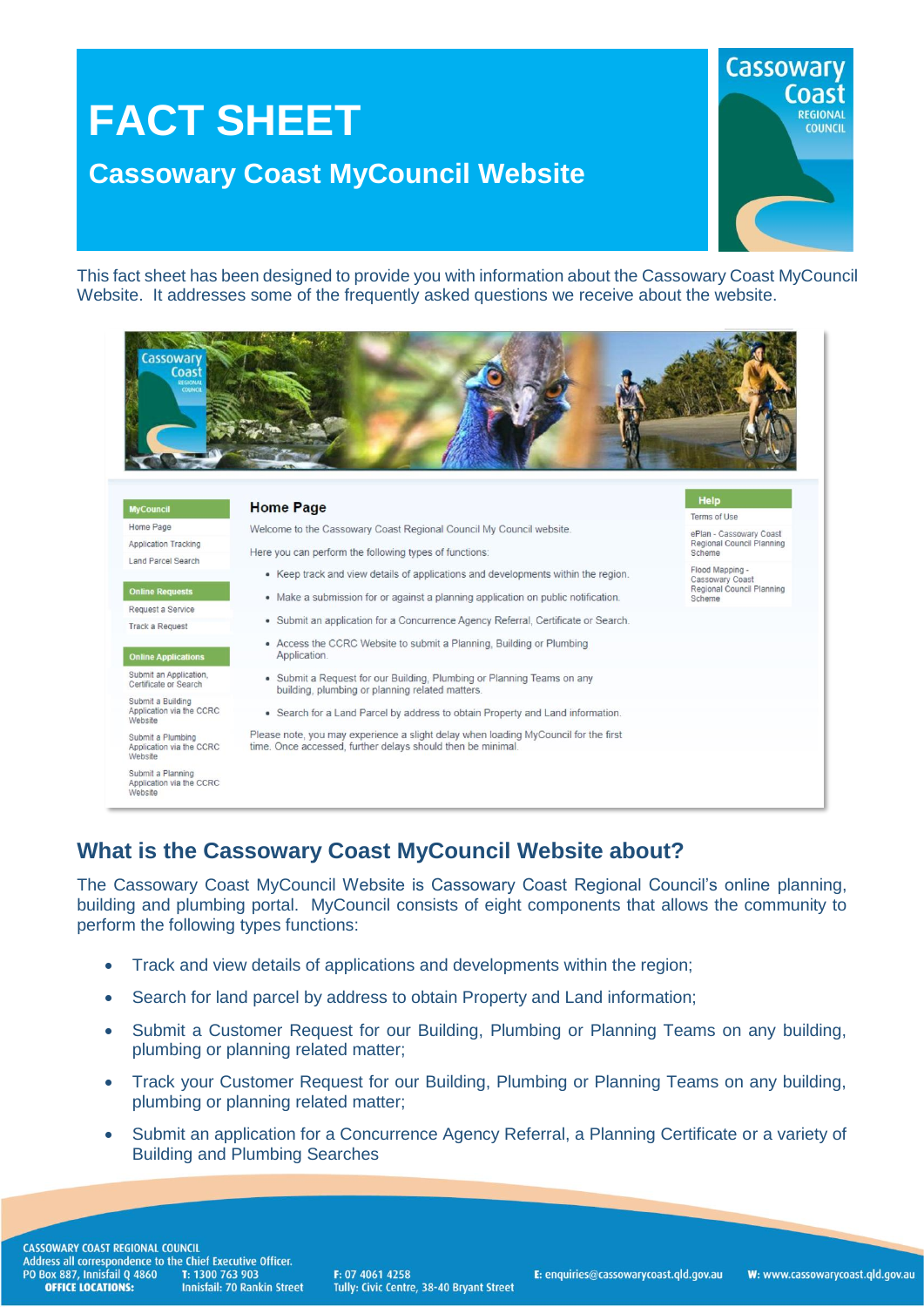- Learn how to submit Building, Plumbing and Planning Applications via information provided on Council's main website.
- Enquire about an application that is on public notification and view the development application.
- See all applications on public notification and make a submission for or against the development.

#### **What is Application Tracking?**

Application Tracking provides the community with a portal to search all Development Applications in the Cassowary Coast Regional Council area. The service is available for all Development Applications lodged since January 2014.

#### **What is Land Parcel Search?**

The Land Parcel Search tool is provided to assist the community in obtaining land details and parcel information for property addresses in the Cassowary Coast Regional Council area.

#### **What is Request a Service?**

Request a Service provides the community with a portal to lodge customer requests for our Building, Plumbing and Planning Teams. Information about each request type is available, as well a handy guide explaining various *Things You Should Know* when submitting these customer request types.

#### **What is Track a Request?**

Track a Request provides the community with a portal to track their own Building, Plumbing or Planning related Customer Requests to see how they are progressing.

#### **What is Submit an Application, Certificate or Search?**

Submit an Application, Certificate or Search provides the community with a portal to submit Concurrency Agency Assessment Applications, Planning and Development Certificates and various building, plumbing and planning searches. A wizard is used to step the user through lodging an application online, providing an opportunity for supporting documentation to be attached as applicable. Any applicable charges that may apply are invoiced separately.

#### **What is Submit a Building, Plumbing or Planning Application via the CCRC website?**

Users can navigate to the CCRC website to learn how to submit other application types that are not supported by MyCouncil. The CCRC website contains helpful information on how to lodge most Building, Plumbing and Planning application types.

#### **What is Public Notification Enquiry?**

The community can enquire on a particular development that may be on public notification and view relevant information about the development. An opportunity to make a submission, for or against the development, is also provided.

#### **What is Applications on Public Notification?**

Similar to the Public Notification Enquiry, in Applications on Public Notification, the community can view all development that is on public notification and view relevant information about the various developments. An opportunity to make a submission, for or against the development, is also provided.